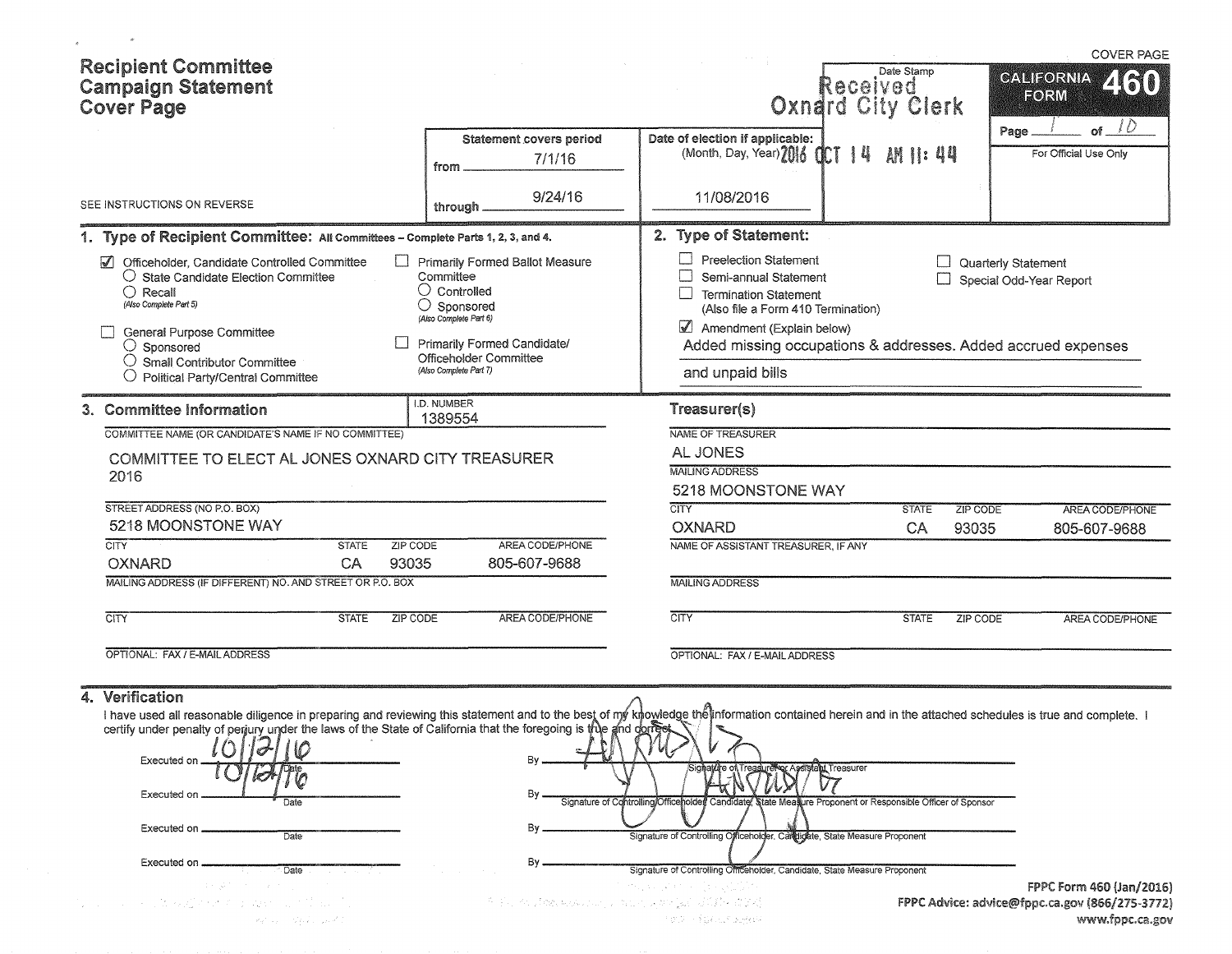#### Recipient Committee Campaign Statement Cover Page - Part 2

#### 5. Officeholder or Candidate Controlled Committee

| NAME OF OFFICEHOLDER OR CANDIDATE                                          |  |                 |              |            |  |  |  |  |
|----------------------------------------------------------------------------|--|-----------------|--------------|------------|--|--|--|--|
| AL JONES                                                                   |  |                 |              |            |  |  |  |  |
| OFFICE SOUGHT OR HELD (INCLUDE LOCATION AND DISTRICT NUMBER IF APPLICABLE) |  |                 |              |            |  |  |  |  |
| CITY TREASURER OXNARD                                                      |  |                 |              |            |  |  |  |  |
| RESIDENTIAL/BUSINESS ADDRESS (NO. AND STREET)                              |  | <b>CITY</b>     | <b>STATE</b> | <b>ZIP</b> |  |  |  |  |
| 5218 MOONSTONE WAY                                                         |  | OXNARD CA 93035 |              |            |  |  |  |  |

Related Committees Not Included in this Statement: List any committees not included in this statement that are controlled by you or are primarily formed to receive contributions or make expenditures on behalf of your candidacy.

| <b>COMMITTEE NAME</b>    |                              | <b>I.D. NUMBER</b>    |
|--------------------------|------------------------------|-----------------------|
| N/A                      |                              |                       |
| NAME OF TREASURER        |                              | CONTROLLED COMMITTEE? |
|                          |                              | <b>YES</b><br>NO      |
| <b>COMMITTEE ADDRESS</b> | STREET ADDRESS (NO P.O. BOX) |                       |
| CITY                     | <b>STATE</b><br>ZIP CODE     | AREA CODE/PHONE       |

| <b>COMMITTEE NAME</b>                                    | I.D. NUMBER           |
|----------------------------------------------------------|-----------------------|
|                                                          |                       |
|                                                          |                       |
| NAME OF TREASURER                                        | CONTROLLED COMMITTEE? |
|                                                          | <b>YES</b><br>NO      |
| <b>COMMITTEE ADDRESS</b><br>STREET ADDRESS (NO P.O. BOX) |                       |
|                                                          |                       |

CITY STATE ZIP CODE AREA CODE/PHONE

n go

### S. Primarily Formed Ballot Measure Committee

| NAME OF BALLOT MEASURE |                     |                |
|------------------------|---------------------|----------------|
| N/A                    |                     |                |
| BALLOT NO. OR LETTER   | <b>JURISDICTION</b> | <b>SUPPORT</b> |
| N/A                    | N/A                 | <b>OPPOSE</b>  |

Identify the controlling officeholder, candidate, or state measure proponent, if any.

NAME OF OFFICEHOLDER, CANDIDATE, OR PROPONENT

| OFFICE SOUGHT OR HELD | I DISTRICT NO. IF ANY |
|-----------------------|-----------------------|
|                       |                       |
|                       |                       |
| ------------          |                       |

7. Primarily Formed Candidate/Officeholder Committee List names of officeholder(s) or candidate(s) for which this committee is primarily formed.

| NAME OF OFFICEHOLDER OR CANDIDATE | OFFICE SOUGHT OR HELD | <b>SUPPORT</b><br>OPPOSE        |
|-----------------------------------|-----------------------|---------------------------------|
| NAME OF OFFICEHOLDER OR CANDIDATE | OFFICE SOUGHT OR HELD | <b>SUPPORT</b><br><b>OPPOSE</b> |
| NAME OF OFFICEHOLDER OR CANDIDATE | OFFICE SOUGHT OR HELD | <b>SUPPORT</b><br>OPPOSE        |
| NAME OF OFFICEHOLDER OR CANDIDATE | OFFICE SOUGHT OR HELD | <b>SUPPORT</b><br>OPPOSE        |

Attach continuation sheets if necessary

COVER PAGE - PART 2 **CALIFORNIA** 

EORM

Page

FPPC: Form 460 (Jan/2016) FPPC Advice: advice@fppc.ca.gov (866/275-3772) www.fppc.ca.gov

不能被转换的 化二氯化二氯化二氯化二氯化二氯 Technology of the car

# and the same probability of the same state of the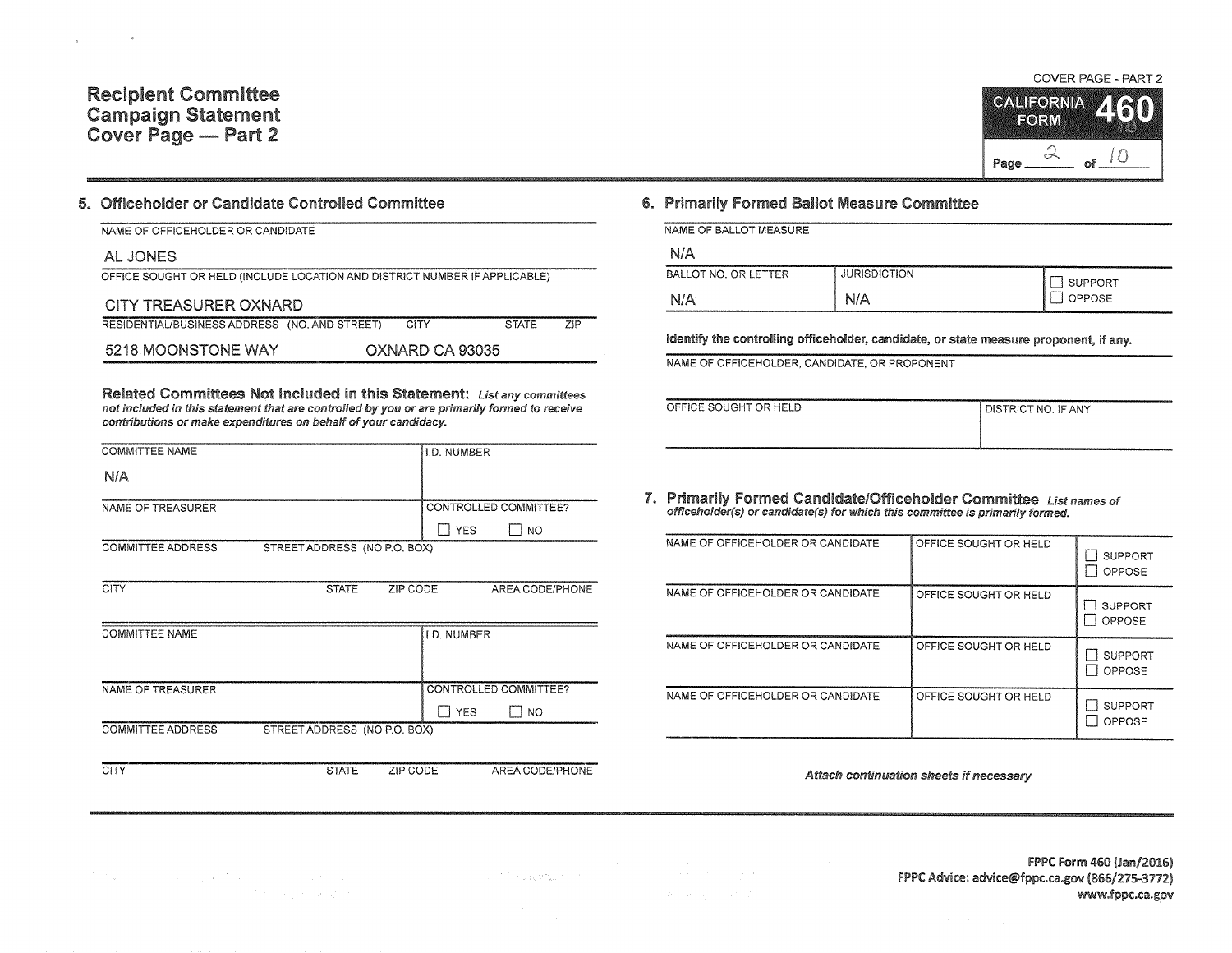| <b>Campaign Disclosure Statement</b><br><b>Summary Page</b><br>SEE INSTRUCTIONS ON REVERSE<br>NAME OF FILER                                                                                                                                                                                                                                                                                        | Amounts may be rounded<br>to whole dollars.                                      | from.<br>through $\overline{\phantom{a}}$                                                                                                                                                                                                                                                                                                                                                   | <b>Statement covers period</b><br>7/1/16<br>9/24/16                                        | <b>SUMMARY PAGE</b><br>CALIFORNIA<br>450<br>FORM<br>$\bigodot$<br>of $\iota$<br>Page_<br>I.D. NUMBER |
|----------------------------------------------------------------------------------------------------------------------------------------------------------------------------------------------------------------------------------------------------------------------------------------------------------------------------------------------------------------------------------------------------|----------------------------------------------------------------------------------|---------------------------------------------------------------------------------------------------------------------------------------------------------------------------------------------------------------------------------------------------------------------------------------------------------------------------------------------------------------------------------------------|--------------------------------------------------------------------------------------------|------------------------------------------------------------------------------------------------------|
| COMMITTEE TO ELECT AL JONES OXNARD CITY TREASURER<br><b>Contributions Received</b>                                                                                                                                                                                                                                                                                                                 | Column A<br>TOTAL THIS PERIOD<br>(FROM ATTACHED SCHEDULES)                       | Column B<br>CALENDAR YEAR<br>TOTAL TO DATE                                                                                                                                                                                                                                                                                                                                                  |                                                                                            | 1389554<br><b>Calendar Year Summary for Candidates</b><br>Running in Both the State Primary and      |
| 5.                                                                                                                                                                                                                                                                                                                                                                                                 | 6760.00<br>$\Omega$<br>6760.00<br>$\Omega$<br>6760.00                            | 6760.00<br>$\Omega$<br>6760.00<br>$\Omega$<br>6760.00                                                                                                                                                                                                                                                                                                                                       | <b>General Elections</b><br>20. Contributions<br>Received<br>21. Expenditures<br>Made      | 1/1 through 6/30<br>7/1 to Date                                                                      |
| <b>Expenditures Made</b>                                                                                                                                                                                                                                                                                                                                                                           | 6482.00<br>$\mathbf{0}$<br>6482.00<br>2876.00<br>$\mathbf 0$<br>9358.00          | 6482.00<br>\$.<br>$\Omega$<br>6482.00<br>$\mathcal{R}$<br>2876.00<br>$\Omega$<br>9358.00                                                                                                                                                                                                                                                                                                    | <b>Expenditure Limit Summary for State</b><br>Candidates<br>Date of Election<br>(mm/dd/yy) | 22. Cumulative Expenditures Made*<br>(If Subject to Voluntary Expenditure Limit)<br>Total to Date    |
| <b>Current Cash Statement</b><br>12. Beginning Cash Balance  Previous Summary Page, Line 16 \$<br>16. <b>ENDING CASH BALANCE</b> $\ldots$ , $\ldots$ , $\ldots$ , $\ldots$ , $\ldots$ , $\ldots$ , and $\ldots$ are nubset to $\ldots$ are nubset to $\ldots$ are nubset to $\ldots$<br>If this is a termination statement, Line 16 must be zero.<br><b>Cash Equivalents and Outstanding Debts</b> | $\Omega$<br>6760.00<br>$\Omega$<br>6482.00<br>278.00<br>-S<br>0<br>S.<br>2876.00 | To calculate Column B.<br>add amounts in Column<br>A to the corresponding<br>amounts from Column B<br>of your last report. Some<br>amounts in Column A may<br>be negative figures that<br>should be subtracted from<br>previous period amounts. If<br>this is the first report being<br>filed for this calendar year,<br>only carry over the amounts<br>from Lines 2, 7, and 9 (if<br>any). | reported in Column B.                                                                      | *Amounts in this section may be different from amounts<br><b>FPPC Form 460 (Jan/2016)</b>            |

 $\label{eq:2.1} \mathcal{L} = \frac{1}{2} \sum_{i=1}^n \frac{1}{2} \sum_{i=1}^n \frac{1}{2} \sum_{i=1}^n \frac{1}{2} \sum_{i=1}^n \frac{1}{2} \sum_{i=1}^n \frac{1}{2} \sum_{i=1}^n \frac{1}{2} \sum_{i=1}^n \frac{1}{2} \sum_{i=1}^n \frac{1}{2} \sum_{i=1}^n \frac{1}{2} \sum_{i=1}^n \frac{1}{2} \sum_{i=1}^n \frac{1}{2} \sum_{i=1}^n \frac{1}{2} \sum_{i=$ 

FPPC Advice: advice@fppc.ca.gov (866/275-3772) www.fppc.ca.gov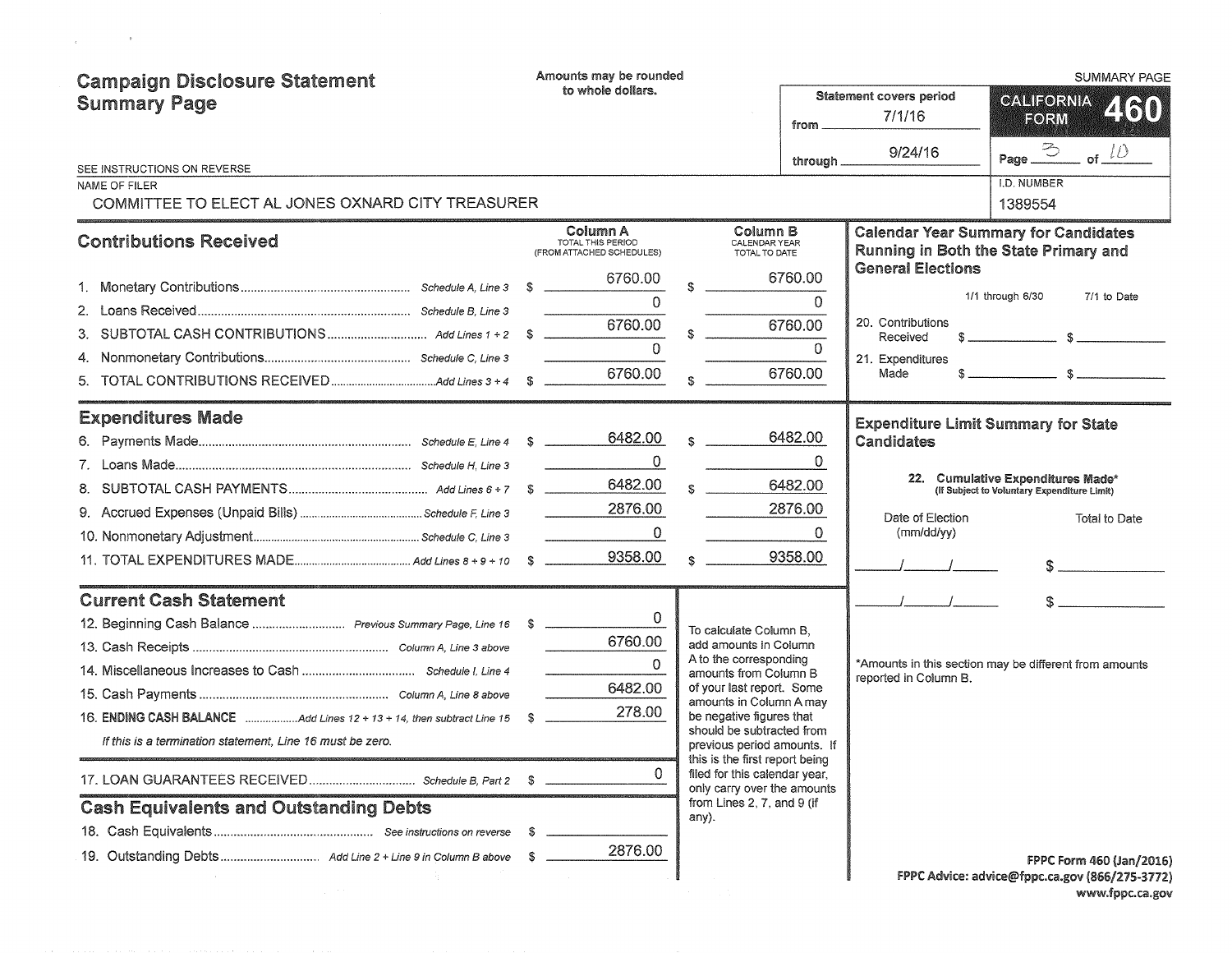| <b>Schedule A</b>                                                                        | <b>Monetary Contributions Received</b>                                                                                                      |                                                                              | Amounts may be rounded<br>to whole dollars.                                                         | Statement covers period<br>from                      | 7/1/16<br>9/24/16                                                | <b>SCHEDULE A</b><br><b>CALIFORNIA</b><br>2130<br>FORM |                                                                                            |  |
|------------------------------------------------------------------------------------------|---------------------------------------------------------------------------------------------------------------------------------------------|------------------------------------------------------------------------------|-----------------------------------------------------------------------------------------------------|------------------------------------------------------|------------------------------------------------------------------|--------------------------------------------------------|--------------------------------------------------------------------------------------------|--|
|                                                                                          | SEE INSTRUCTIONS ON REVERSE                                                                                                                 |                                                                              |                                                                                                     | through.                                             |                                                                  | Page                                                   | of $\mathcal{L}$                                                                           |  |
| NAME OF FILER                                                                            |                                                                                                                                             |                                                                              |                                                                                                     |                                                      |                                                                  | I.D. NUMBER                                            |                                                                                            |  |
|                                                                                          | COMMITTEE TO ELECT AL JONES OXNARD CITY TREASURER                                                                                           |                                                                              |                                                                                                     |                                                      |                                                                  | 1389554                                                |                                                                                            |  |
| DATE<br><b>RECEIVED</b>                                                                  | FULL NAME. STREET ADDRESS AND ZIP CODE OF CONTRIBUTOR<br>(IF COMMITTEE, ALSO ENTER I.D. NUMBER)                                             | <b>CONTRIBUTOR</b><br>CODE *                                                 | IF AN INDIVIDUAL, ENTER<br>OCCUPATION AND EMPLOYER<br>(IF SELF-EMPLOYED, ENTER NAME<br>OF BUSINESS) | <b>AMOUNT</b><br>RECEIVED THIS<br>PERIOD             | <b>CUMULATIVE TO DATE</b><br>CALENDAR YEAR<br>(JAN. 1 - DEC. 31) |                                                        | PER ELECTION<br>TO DATE<br>(IF REQUIRED)                                                   |  |
| 8/25/16                                                                                  | Mary Anne Rooney<br>531 Kentwood Dr<br>Oxnard CA 93030                                                                                      | <b>ZIND</b><br>$\Box$ COM<br>$\Box$ OTH<br>$\square$ PTY<br>$\Box$ SCC       | <b>Harbor Commissioner</b><br>Port of Hueneme                                                       | 250.00                                               | 250.00                                                           |                                                        |                                                                                            |  |
| 8/25/16                                                                                  | Wendy McDonough<br>2000 Miramar Walk<br>Oxnard CA 93035                                                                                     | $\nabla$ IND<br>$\Box$ COM<br>Потн<br>$\Box$ PTY<br>$\square$ scc            | <b>Bank Manager</b><br>Pacific Western Bank                                                         | 100.00                                               | 100.00                                                           |                                                        |                                                                                            |  |
| 9/5/16                                                                                   | Dr. Karen Hill Scott<br>3660 Keel Ave<br>Oxnard CA 93035                                                                                    | $\sqrt{2}$ IND<br>$\Box$ COM<br>□отн<br>$\square$ PTY<br>$\square$ scc       | <b>Grant Writer</b><br><b>Self Employed</b>                                                         | 250.00                                               | 250.00                                                           |                                                        |                                                                                            |  |
| 9/7/16                                                                                   | Oxnard Chamber of Commerce PAC<br>400 Esplanade Dr Ste 302<br>Oxnard CA 93036                                                               | $\square$ IND<br>$\Box$ COM<br>$\Box$ oth<br>$\sqrt{2}$ PTY<br>$\square$ SCC |                                                                                                     | 750.00                                               | 750.00                                                           |                                                        |                                                                                            |  |
| 9/12/16                                                                                  | Nellie Jones<br>507 Roderick Ave<br>Oxnard CA 93030                                                                                         | ☑IND<br>$\Box$ COM<br>$\Box$ OTH<br>$\Box$ PTY<br>$\Box$ SCC                 | Retired                                                                                             | 200.00                                               | 200.00                                                           |                                                        |                                                                                            |  |
|                                                                                          |                                                                                                                                             |                                                                              | <b>SUBTOTAL \$</b>                                                                                  | 1550.00                                              |                                                                  |                                                        |                                                                                            |  |
|                                                                                          | <b>Schedule A Summary</b>                                                                                                                   |                                                                              |                                                                                                     |                                                      |                                                                  | *Contributor Codes                                     |                                                                                            |  |
|                                                                                          | 1. Amount received this period - itemized monetary contributions.                                                                           |                                                                              | IND - Individual                                                                                    | COM - Recipient Committee<br>(other than PTY or SCC) |                                                                  |                                                        |                                                                                            |  |
| 2. Amount received this period - unitemized monetary contributions of less than \$100 \$ |                                                                                                                                             |                                                                              | OTH - Other (e.g., business entity)                                                                 |                                                      |                                                                  |                                                        |                                                                                            |  |
|                                                                                          | 3. Total monetary contributions received this period.<br>(Add Lines 1 and 2. Enter here and on the Summary Page, Column A, Line 1.)TOTAL \$ |                                                                              |                                                                                                     | 6760.00                                              |                                                                  | PTY - Political Party                                  | SCC - Small Contributor Committee<br>$PSPP$ $P_{\text{max}}$ $RPR$ $P_{\text{max}}$ $PPRP$ |  |

 $\label{eq:2.1} \mathcal{L}=\mathcal{L}(\mathcal{L}^{\text{max}}_{\mathcal{L}^{\text{max}}_{\mathcal{L}^{\text{max}}_{\mathcal{L}^{\text{max}}_{\mathcal{L}^{\text{max}}_{\mathcal{L}^{\text{max}}_{\mathcal{L}^{\text{max}}_{\mathcal{L}^{\text{max}}_{\mathcal{L}^{\text{max}}_{\mathcal{L}^{\text{max}}_{\mathcal{L}^{\text{max}}_{\mathcal{L}^{\text{max}}_{\mathcal{L}^{\text{max}}_{\mathcal{L}^{\text{max}}_{\mathcal{L}^{\text{max}}_{\mathcal{$ 

FPPC Form 460 (Jan/2016) FPPC Advice: advice@fppc.ca.gov (866/275-3772) www.fppc.ca.gov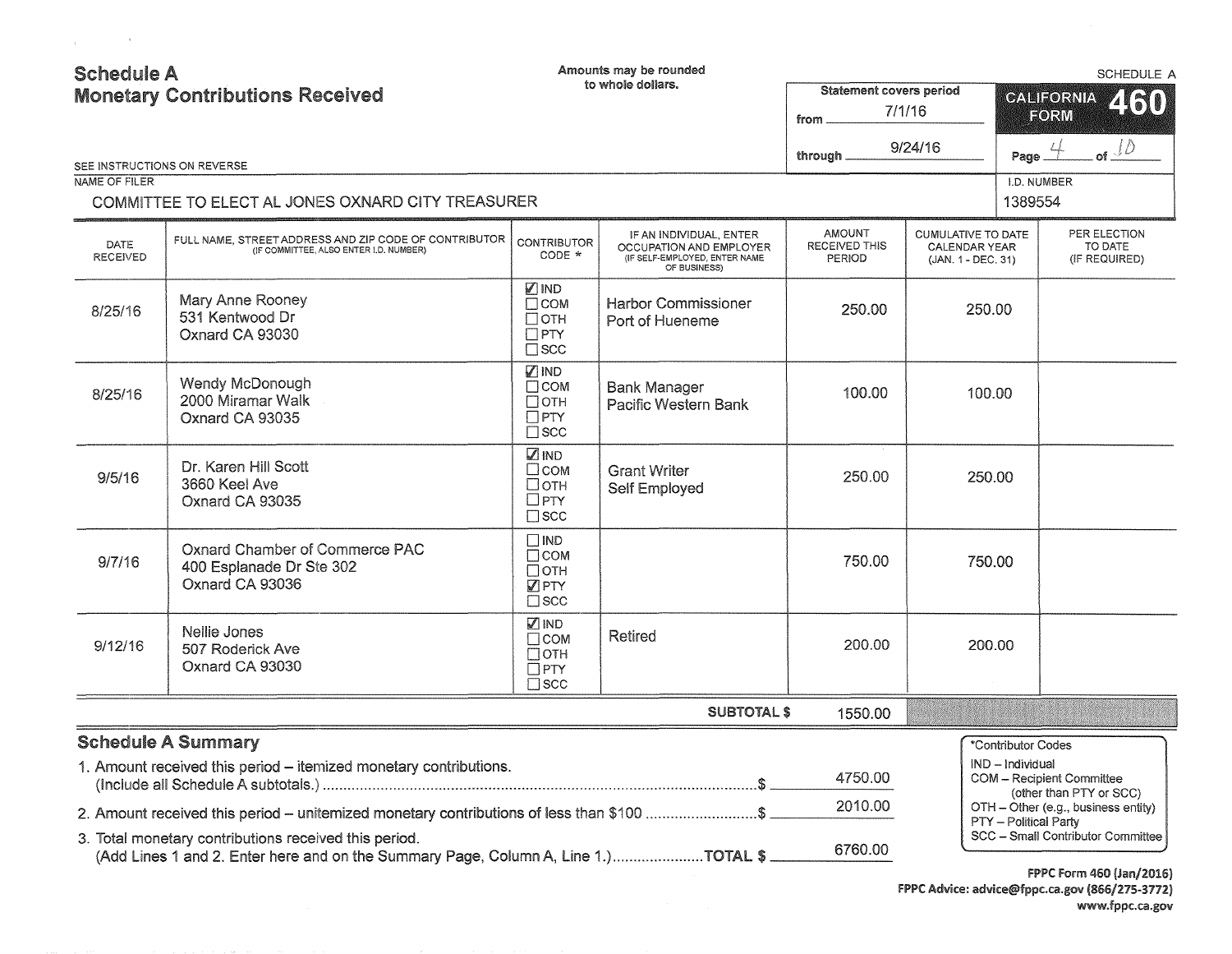| <b>Schedule A (Continuation Sheet)</b><br><b>Monetary Contributions Received</b> |                                                                                                 | Amounts may be rounded<br>to whole dollars.                                |                                                                                                     | <b>Statement covers period</b><br>7/1/16<br>from. |                                                                  | SCHEDULE A (CONT.)<br>CALIFORNIA<br>460<br>FORM |                                          |  |
|----------------------------------------------------------------------------------|-------------------------------------------------------------------------------------------------|----------------------------------------------------------------------------|-----------------------------------------------------------------------------------------------------|---------------------------------------------------|------------------------------------------------------------------|-------------------------------------------------|------------------------------------------|--|
|                                                                                  |                                                                                                 |                                                                            |                                                                                                     | through.                                          | 9/24/16                                                          | Page.                                           | of $\sqrt{D}$                            |  |
| NAME OF FILER                                                                    | COMMITTEE TO ELECT AL JONES OXNARD CITY TREASURER                                               |                                                                            |                                                                                                     |                                                   |                                                                  | <b>I.D. NUMBER</b><br>1389554                   |                                          |  |
| DATE<br><b>RECEIVED</b>                                                          | FULL NAME, STREET ADDRESS AND ZIP CODE OF CONTRIBUTOR<br>(IF COMMITTEE, ALSO ENTER I.D. NUMBER) | <b>CONTRIBUTOR</b><br>$CODE *$                                             | IF AN INDIVIDUAL, ENTER<br>OCCUPATION AND EMPLOYER<br>(IF SELF-EMPLOYED, ENTER NAME<br>OF BUSINESS) | <b>AMOUNT</b><br>RECEIVED THIS<br>PERIOD          | <b>CUMULATIVE TO DATE</b><br>CALENDAR YEAR<br>(JAN. 1 - DEC. 31) |                                                 | PER ELECTION<br>TO DATE<br>(IF REQUIRED) |  |
| 9/6/16                                                                           | Oxnard Firefighters Local 1684 PAC<br>249 Calle Larios<br>Oxnard CA 93010                       | $\square$ IND<br>$\Box$ COM<br>$\Box$ OTH<br><b>D</b> PTY<br>$\square$ scc |                                                                                                     | 200.00                                            | 200.00                                                           |                                                 |                                          |  |
| 9/14/16                                                                          | <b>Donald Skinner</b><br>5477 Ralston St Unit 106<br>Ventura CA 93003                           | <b>Ø</b> IND<br>$\Box$ COM<br>$\Box$ OTH<br>$\Box$ PTY<br>$\square$ scc    | President<br>IBEW local 952                                                                         | 100.00                                            | 100.00                                                           |                                                 |                                          |  |
| 9/18/16                                                                          | The Media Professionals<br>636 N Ventura Rd<br>Port Hueneme CA 93041                            | $\Box$ IND<br>$\Box$ COM<br><b>Ø</b> OTH<br>$\Box$ PTY<br>$\square$ scc    |                                                                                                     | 200.00                                            | 200.00                                                           |                                                 |                                          |  |
| 9/9/16                                                                           | <b>Bedford Pinkard</b><br>2047 Spyglass Trl E<br>Oxnard CA 93036                                | <b>ZIND</b><br>$\square$ COM<br>$\Box$ OTH<br>$\Box$ PTY<br>$\square$ SCC  | Retired                                                                                             | 100.00                                            | 100.00                                                           |                                                 |                                          |  |
| 9/9/16                                                                           | <b>Irene Pinkard</b><br>2047 Spyglass Trl E<br>Oxnard CA 93036                                  | $\nabla$ IND<br>$\Box$ COM<br>$\Box$ OTH<br>$\Box$ PTY<br>$\square$ scc    | <b>City Council Woman</b><br>City of Oxnard                                                         | 100.00                                            | 100.00                                                           |                                                 |                                          |  |
|                                                                                  |                                                                                                 |                                                                            | <b>SUBTOTAL \$</b>                                                                                  | 700.00                                            |                                                                  |                                                 |                                          |  |

\*Contributor Codes IND - Individual COM - Recipient Committee (other than PTY or SCC) OTH - Other (e.g., business entity) PTY - Political Party SCC - Small Contributor Committee

 $\mathcal{L}_{\text{max}}$  and  $\mathcal{L}_{\text{max}}$  and  $\mathcal{L}_{\text{max}}$ 

FPPC Form 460 {Jan/2016) FPPC Advice: advice@fppc.ca.gov (866/275-3772) www.fppc.ca.gov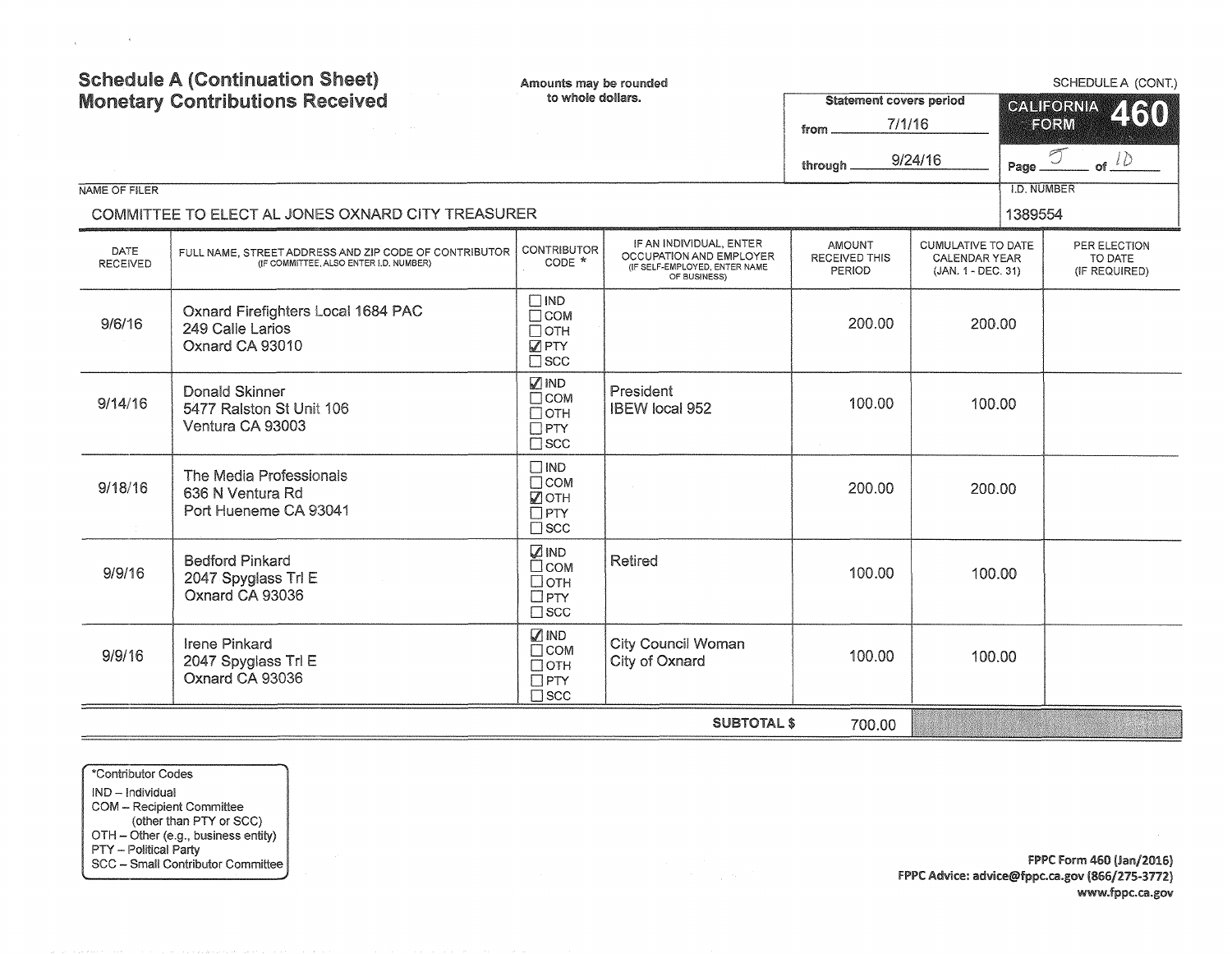| <b>Schedule A (Continuation Sheet)</b><br><b>Monetary Contributions Received</b> |                                                                                                 | Amounts may be rounded<br>to whole dollars.                                  |                                                                                                     | <b>Statement covers period</b><br>7/1/16<br>from       | 9/24/16                                                                 | SCHEDULE A (CONT.)<br><b>GALIFORNIA.</b><br>460<br>FORM |                                          |  |
|----------------------------------------------------------------------------------|-------------------------------------------------------------------------------------------------|------------------------------------------------------------------------------|-----------------------------------------------------------------------------------------------------|--------------------------------------------------------|-------------------------------------------------------------------------|---------------------------------------------------------|------------------------------------------|--|
| NAME OF FILER                                                                    | COMMITTEE TO ELECT AL JONES OXNARD CITY TREASURER                                               |                                                                              |                                                                                                     | through.                                               |                                                                         | Page<br><b>I.D. NUMBER</b><br>1389554                   | of $10$                                  |  |
| DATE<br><b>RECEIVED</b>                                                          | FULL NAME. STREET ADDRESS AND ZIP CODE OF CONTRIBUTOR<br>(IF COMMITTEE, ALSO ENTER I.D. NUMBER) | CONTRIBUTOR<br>CODE *                                                        | IF AN INDIVIDUAL, ENTER<br>OCCUPATION AND EMPLOYER<br>(IF SELF-EMPLOYED, ENTER NAME<br>OF BUSINESS) | <b>AMOUNT</b><br><b>RECEIVED THIS</b><br><b>PERIOD</b> | <b>CUMULATIVE TO DATE</b><br><b>CALENDAR YEAR</b><br>(JAN. 1 - DEC. 31) |                                                         | PER ELECTION<br>TO DATE<br>(IF REQUIRED) |  |
| 9/22/16                                                                          | <b>Clinical Training Institute</b><br>2775 N Ventura Rd Ste 208<br>Oxnard CA 93036              | $\square$ IND<br>$\Box$ COM<br>$\sqrt{2}$ OTH<br>$\Box$ PTY<br>$\square$ scc |                                                                                                     | 250.00                                                 | 250.00                                                                  |                                                         |                                          |  |
| 9/18/16                                                                          | James Randolf<br>2245 Spyglass Tr. W<br>Oxnard CA 93036                                         | √ IND<br>$\Box$ COM<br>$\Box$ OTH<br>$\Box$ PTY<br>$\square$ scc             | Controller<br>Bega/US                                                                               | 500.00                                                 | 500.00                                                                  |                                                         |                                          |  |
| 9/17/16                                                                          | Teri Piper (Pay Pay donation)<br>2722 Jill PI<br>Port Hueneme CA 93041                          | √IND<br>$\Box$ COM<br>$\Box$ OTH<br>$\Box$ PTY<br>$\square$ scc              | <b>Electrical Engineer</b><br>Naval Base Pt. Hueneme                                                | 100.00                                                 | 100.00                                                                  |                                                         |                                          |  |
| 9/13/16                                                                          | Randy Fox<br>1623 Penny Wy<br>Oxnard CA 93030                                                   | <b>ZIND</b><br>$\Box$ COM<br>□отн<br>$\Box$ PTY<br>$\square$ SCC             | Engineer<br>Dept. of the Navy                                                                       | 100.00                                                 | 150.00                                                                  |                                                         |                                          |  |
| 9/20/16                                                                          | <b>Oxnard Chamber of Commerce PAC</b><br>400 Esplanade Dr Ste 302<br>Oxnard CA 93036            | $\square$ IND<br>$\Box$ COM<br>$\Box$ OTH<br><b>ØPTY</b><br>$\square$ scc    |                                                                                                     | 750.00                                                 | 1500.00                                                                 |                                                         |                                          |  |
|                                                                                  |                                                                                                 |                                                                              | <b>SUBTOTAL \$</b>                                                                                  | 1700.00                                                |                                                                         |                                                         |                                          |  |

\*Contributor Codes IND - Individual COM - Recipient Committee (other than PTY or SCC) OTH - Other (e.g., business entity) PTY - Political Party SCC - Small Contributor Committee

 $\label{eq:1} \mathbf{E} = \mathbf{E} \mathbf{E} \mathbf{E} + \mathbf{E} \mathbf{E} \mathbf{E} \mathbf{E} + \mathbf{E} \mathbf{E} \mathbf{E} \mathbf{E}$ 

FPPC Form 460 (Jan/2016) FPPC Advice: advice@fppc.ca.gov (866/275-3112) www.fppc.ca.gov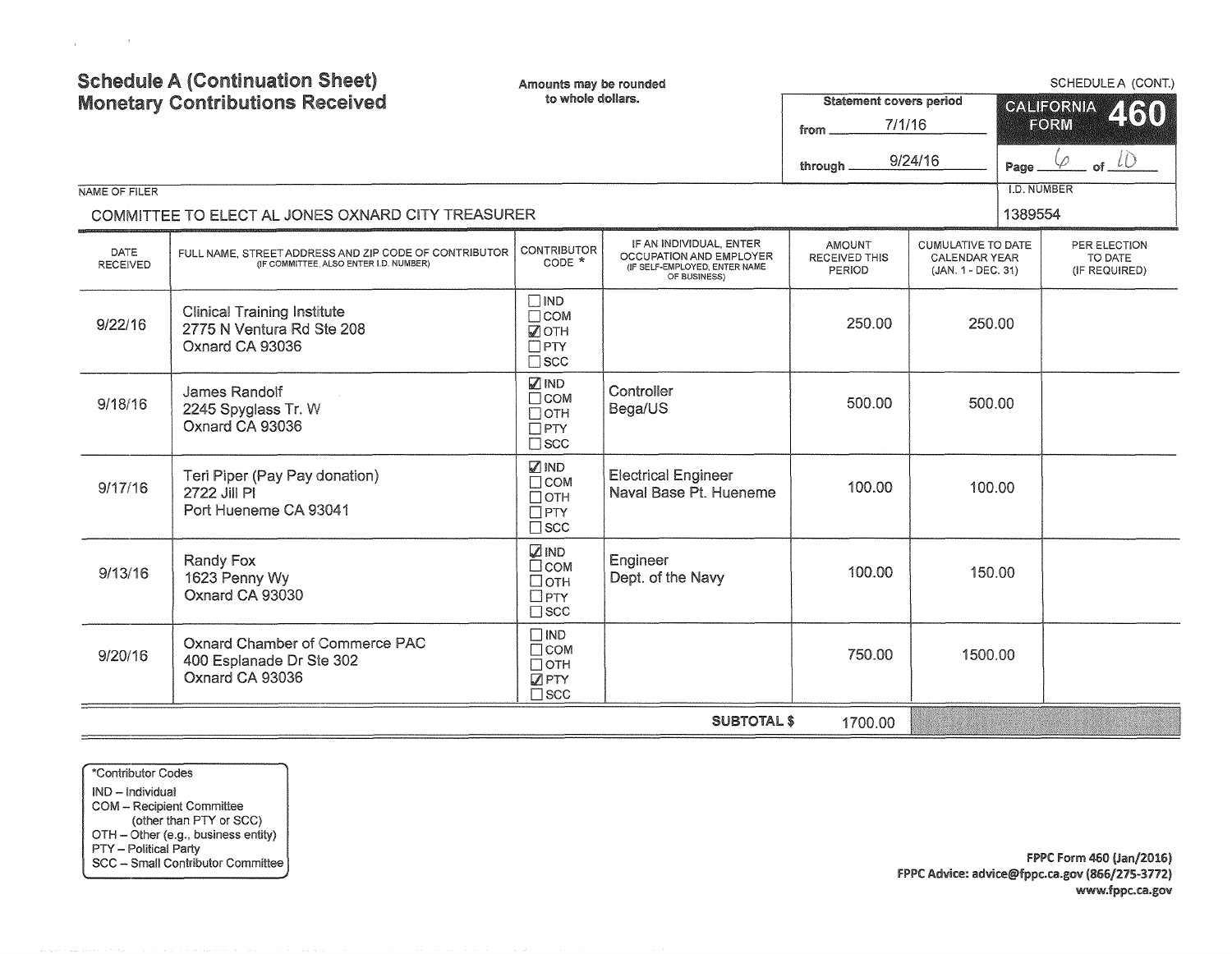| <b>Schedule A</b><br><b>Monetary Contributions Received</b> |                                                                                                                                                                                            |                                                                        | Amounts may be rounded<br>to whole dollars.<br>Statement covers period<br>7/1/16<br>from            |                                                 |                                                                  | <b>SCHEDULE A</b><br><b>CALIFORNIA</b><br>460<br>FORM |                                                                                             |
|-------------------------------------------------------------|--------------------------------------------------------------------------------------------------------------------------------------------------------------------------------------------|------------------------------------------------------------------------|-----------------------------------------------------------------------------------------------------|-------------------------------------------------|------------------------------------------------------------------|-------------------------------------------------------|---------------------------------------------------------------------------------------------|
|                                                             | SEE INSTRUCTIONS ON REVERSE                                                                                                                                                                |                                                                        |                                                                                                     | through _                                       | 9/24/16                                                          | Page                                                  | . of $\sqrt{2}$                                                                             |
| NAME OF FILER                                               | COMMITTEE TO ELECT AL JONES OXNARD CITY TREASURER                                                                                                                                          |                                                                        |                                                                                                     |                                                 |                                                                  | I.D. NUMBER<br>1389554                                |                                                                                             |
| DATE<br>RECEIVED                                            | FULL NAME, STREET ADDRESS AND ZIP CODE OF CONTRIBUTOR<br>(IF COMMITTEE, ALSO ENTER I.D. NUMBER)                                                                                            | <b>CONTRIBUTOR</b><br>CODE *                                           | IF AN INDIVIDUAL, ENTER<br>OCCUPATION AND EMPLOYER<br>(IF SELF-EMPLOYED, ENTER NAME<br>OF BUSINESS) | <b>AMOUNT</b><br><b>RECEIVED THIS</b><br>PERIOD | <b>CUMULATIVE TO DATE</b><br>CALENDAR YEAR<br>(JAN. 1 - DEC. 31) |                                                       | PER ELECTION<br>TO DATE<br>(IF REQUIRED)                                                    |
| 9/18/16                                                     | Sal Gonzalez<br>1216 Jamicia Ln<br>Oxnard CA 93030                                                                                                                                         | <b>VIND</b><br>$\Box$ COM<br>$\Box$ OTH<br>$\Box$ PTY<br>$\square$ scc | Retired<br>Director of Housing<br>Authority                                                         | 100.00                                          | 100.00                                                           |                                                       |                                                                                             |
| 9/17/16                                                     | <b>Greg Ramirez</b><br>3140 Strathmore Dr<br>Ventura CA 93003                                                                                                                              | $\nabla$ IND<br>Псом<br>$\Box$ OTH<br>$\Box$ PTY<br>$\square$ scc      | Attorney<br><b>Ball &amp; Yorke</b>                                                                 | 250.00                                          | 250.00                                                           |                                                       |                                                                                             |
| 9/22/16                                                     | AI Jones<br>5218 Moonstone Wy<br>Oxnard CA 93035                                                                                                                                           | <b>ZIND</b><br>$\square$ COM<br>□отн<br>$\Box$ PTY<br>$\square$ scc    | <b>Auto Sales</b><br>Shaver Jeep                                                                    | 250.00                                          | 250.00                                                           |                                                       |                                                                                             |
| 9/19/16                                                     | Dale Belcher<br>1732 Fisher Ct<br>Oxnard CA 93035                                                                                                                                          | ☑IND<br>$\Box$ COM<br>$\Box$ OTH<br>$\Box$ PTY<br>$\square$ scc        | <b>Retired Oxnard</b><br><b>City Treasurer</b>                                                      | 100.00                                          | 100.00                                                           |                                                       |                                                                                             |
| 9/20/16                                                     | <b>Charles Ried</b><br>1731 Sophia Dr<br>Oxnard CA 93030                                                                                                                                   | Ø IND<br>$\Box$ COM<br>$\Box$ OTH<br>$\Box$ PTY<br>$\Box$ SCC          | <b>Retired</b><br><b>Civil Service</b>                                                              | 100.00                                          | 100.00                                                           |                                                       |                                                                                             |
|                                                             |                                                                                                                                                                                            |                                                                        | <b>SUBTOTAL \$</b>                                                                                  | 800.00                                          |                                                                  |                                                       |                                                                                             |
|                                                             | <b>Schedule A Summary</b><br>1. Amount received this period - itemized monetary contributions.<br>2. Amount received this period – unitemized monetary contributions of less than \$100 \$ |                                                                        |                                                                                                     |                                                 |                                                                  | *Contributor Codes<br>IND - Individual                | COM - Recipient Committee<br>(other than PTY or SCC)<br>OTH - Other (e.g., business entity) |
|                                                             | 3. Total monetary contributions received this period.                                                                                                                                      |                                                                        |                                                                                                     |                                                 |                                                                  | PTY - Political Party                                 | SCC - Small Contributor Committee                                                           |

 $\sim$ 

3. Total monetary contributions received this period.

 $\sim 100$ 

 $\mathcal{A}^{\mathrm{max}}$ 

(Add Lines 1 and 2. Enter here and on the Summary Page, Column A, Line 1.).....................TOTAL \$

FPPC Form 460 (Jan/2016) FPPC Advice: advice@fppc.ca.gov (866/215-3172) www.fppc.ca.gov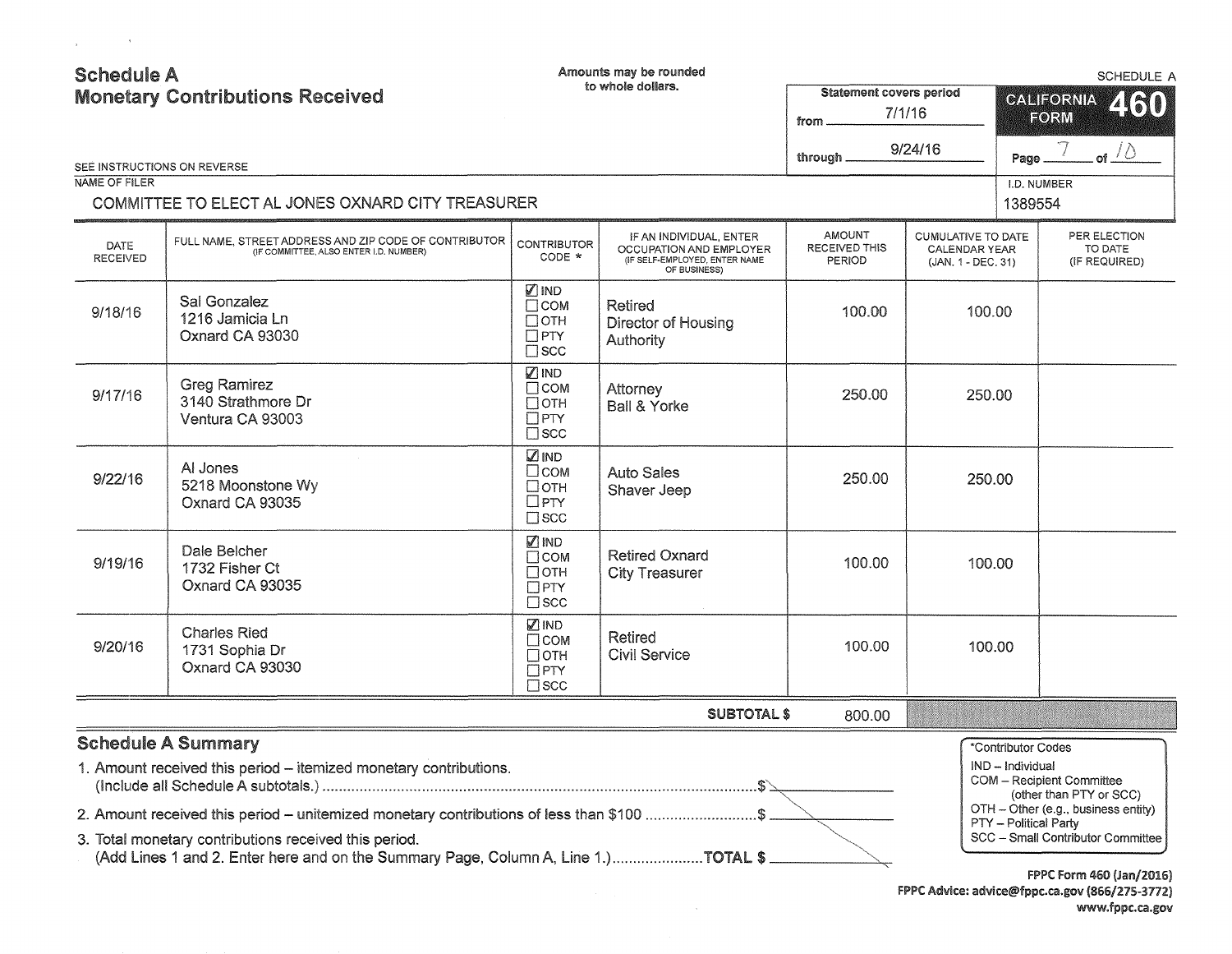| <b>Schedule E</b>                                 | Amounts may be rounded<br>to whole dollars.                                                                                     |          | <b>Statement covers period</b> | <b>SCHEDULE E</b><br>CALIFORNIA 460 |  |
|---------------------------------------------------|---------------------------------------------------------------------------------------------------------------------------------|----------|--------------------------------|-------------------------------------|--|
| <b>Payments Made</b>                              |                                                                                                                                 | from     | 7/1/16                         | FORM                                |  |
| SEE INSTRUCTIONS ON REVERSE                       |                                                                                                                                 | through. | 9/24/16                        | Page,                               |  |
| NAME OF FILER                                     |                                                                                                                                 |          |                                | I.D. NUMBER                         |  |
| COMMITTEE TO ELECT AL JONES OXNARD CITY TREASURER |                                                                                                                                 |          |                                | 1389554                             |  |
|                                                   | CODES: If one of the following codes accurately describes the payment, you may enter the code. Otherwise, describe the payment. |          |                                |                                     |  |

|      | CMP campaign paraphernalia/misc.                                  | MBR member communications                     |      | RAD radio airtime and production costs                    |
|------|-------------------------------------------------------------------|-----------------------------------------------|------|-----------------------------------------------------------|
|      | CNS campaign consultants                                          | MTG meetings and appearances                  | RFD. | returned contributions                                    |
|      | CTB contribution (explain nonmonetary)*                           | OFC office expenses                           | SAL  | campaign workers' salaries                                |
|      | CVC civic donations                                               | PET petition circulating                      |      | TEL t.v. or cable airlime and production costs            |
|      | FIL candidate filing/ballot fees                                  | PHO phone banks                               |      | TRC candidate travel, lodging, and meals                  |
|      | FND fundraising events                                            | POL polling and survey research               |      | TRS staff/spouse travel, lodging, and meals               |
|      | IND independent expenditure supporting/opposing others (explain)* | POS postage, delivery and messenger services  | TSF. | transfer between committees of the same candidate/sponsor |
|      | LEG legal defense                                                 | PRO professional services (legal, accounting) | VOT  | voter registration                                        |
| LIT. | campaign literature and mailings                                  | PRT print ads                                 |      | WEB information technology costs (internet, e-mail)       |

 $\mathcal{A}$ 

 $\mathbf{y}$  .

NAME AND ADDRESS OF PAYEE (IF COMMITTEE. ALSO ENTER l.D. NUMBER) CODE OR DESCRIPTION OF PAYMENT AMOUNT PAID Signarama Ventura **Bumper Stickers Bumper Stickers Bumper Stickers** 1833 Portola Rd Suite E-F Andreas Andreas Andreas Andreas Andreas Andreas Andreas Andreas Andreas Andreas Andreas A Ventura CA 93003 Aswell Trophy Tee-Shirts (Sample 1995) Aswell Trophy Tee-Shirts (Sample 1996) and the USA of the USA of the USA of the USA of the USA of the USA of the USA of the USA of the USA of the USA of the USA of the USA of the USA 235 N Oxnard Blvd. 615.48 Oxnard CA 93030 Estate Prints (State Prints) (State Prints (State Prints ) (State Prints ) (State Prints ) (State Signs ) (State Signs ) (State Signs ) (State Signs ) (State Signs ) (State Signs ) (State Signs ) (State Signs ) (State Sign 1761 California Ave #103 PRT 2375.00 Corona CA 92881 \*Payments that are contributions or independent expenditures must also be summarized on Schedule D. SUBTOTAL\$ 3485.00

## Schedule E Summary

|                                                                                                                             | 6482.00 |
|-----------------------------------------------------------------------------------------------------------------------------|---------|
|                                                                                                                             |         |
|                                                                                                                             |         |
| 4. Total payments made this period. (Add Lines 1, 2, and 3. Enter here and on the Summary Page, Column A, Line 6.) TOTAL \$ | 6482.00 |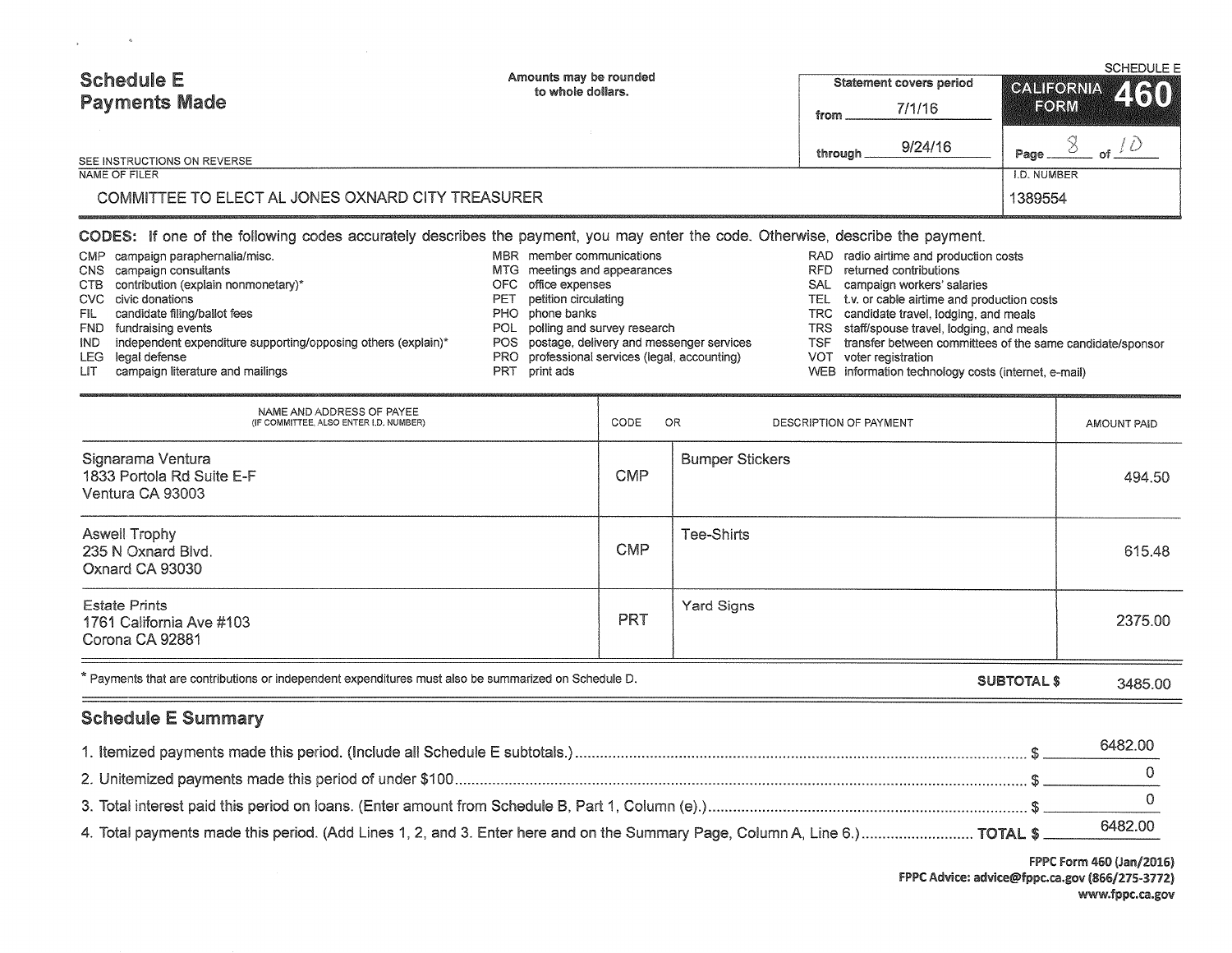| <b>Schedule E</b><br>(Continuation Sheet)<br><b>Payments Made</b><br>SEE INSTRUCTIONS ON REVERSE<br>NAME OF FILER                                                                                                                                                                                                                                                                                                                                                                                                                                                                                                                                                                                                                                                                                                                                                                                                                                                                                                                                                                                                                                                                                                                                                                 | Amounts may be rounded<br>to whole dollars. |                    |                                          | Statement covers period<br>7/1/16<br>from<br>9/24/16<br>through. | CALIFORNIA<br>FORM<br>Page<br>I.D. NUMBER | SCHEDULE E (CONT.)<br>2130<br>70<br>$of$ $-$ |
|-----------------------------------------------------------------------------------------------------------------------------------------------------------------------------------------------------------------------------------------------------------------------------------------------------------------------------------------------------------------------------------------------------------------------------------------------------------------------------------------------------------------------------------------------------------------------------------------------------------------------------------------------------------------------------------------------------------------------------------------------------------------------------------------------------------------------------------------------------------------------------------------------------------------------------------------------------------------------------------------------------------------------------------------------------------------------------------------------------------------------------------------------------------------------------------------------------------------------------------------------------------------------------------|---------------------------------------------|--------------------|------------------------------------------|------------------------------------------------------------------|-------------------------------------------|----------------------------------------------|
| 1389554<br>COMMITTEE TO ELECT AL JONES OXNARD CITY TREASURER<br>CODES: If one of the following codes accurately describes the payment, you may enter the code. Otherwise, describe the payment.<br>MBR member communications<br>RAD radio airtime and production costs<br>CMP<br>campaign paraphernalia/misc.<br>RFD returned contributions<br>MTG meetings and appearances<br>campaign consultants<br>CNS.<br>OFC office expenses<br>SAL campaign workers' salaries<br>CTB contribution (explain nonmonetary)*<br>TEL t.v. or cable airtime and production costs<br>petition circulating<br>PET<br>CVC civic donations<br>PHO phone banks<br>TRC candidate travel, lodging, and meals<br>candidate filing/ballot fees<br>FIL.<br>POL polling and survey research<br><b>TRS</b><br>staff/spouse travel, lodging, and meals<br>FND.<br>fundraising events<br>POS postage, delivery and messenger services<br>transfer between committees of the same candidate/sponsor<br>TSF<br>independent expenditure supporting/opposing others (explain)*<br>IND.<br>voter registration<br>PRO professional services (legal, accounting)<br>VOT  <br>LEG legal defense<br>WEB information technology costs (internet, e-mail)<br>PRT<br>print ads<br>campaign literature and mailings<br>LIT. |                                             |                    |                                          |                                                                  |                                           |                                              |
| NAME AND ADDRESS OF PAYEE<br>(IF COMMITTEE, ALSO ENTER I.D. NUMBER)<br>Mark Chapman Video Production<br>20773 Nandina Ave<br>Perris CA 92570                                                                                                                                                                                                                                                                                                                                                                                                                                                                                                                                                                                                                                                                                                                                                                                                                                                                                                                                                                                                                                                                                                                                      |                                             | CODE<br><b>FND</b> | OR.<br><b>TV Commercial-Social Media</b> | DESCRIPTION OF PAYMENT                                           |                                           | <b>AMOUNT PAID</b><br>500.00                 |
| 1st Imprint<br>1323 W Gonzales Rd<br>Oxnard CA 93036                                                                                                                                                                                                                                                                                                                                                                                                                                                                                                                                                                                                                                                                                                                                                                                                                                                                                                                                                                                                                                                                                                                                                                                                                              |                                             | <b>FND</b>         | Casa Lopez Brunch fliers                 |                                                                  |                                           | 199.50                                       |
| Casa Lopez<br>325 S A Street<br>Oxnard CA 93030                                                                                                                                                                                                                                                                                                                                                                                                                                                                                                                                                                                                                                                                                                                                                                                                                                                                                                                                                                                                                                                                                                                                                                                                                                   |                                             | <b>FND</b>         | Venu \$2,000<br>DJ-\$125                 |                                                                  |                                           | 2125.00                                      |
| <b>Ricky Andez</b><br>The Sure Shot<br>850 Calle Plano Ste N, Camarillo CA 93012                                                                                                                                                                                                                                                                                                                                                                                                                                                                                                                                                                                                                                                                                                                                                                                                                                                                                                                                                                                                                                                                                                                                                                                                  |                                             | <b>FND</b>         | Video at Casa Lopez Brunch               |                                                                  |                                           | 150.00                                       |
| Fed Ex<br>Esplanade Dr.<br>Oxnard CA                                                                                                                                                                                                                                                                                                                                                                                                                                                                                                                                                                                                                                                                                                                                                                                                                                                                                                                                                                                                                                                                                                                                                                                                                                              |                                             | <b>CMP</b>         | Fed Ex check for yard signs              |                                                                  |                                           | 22.25                                        |
| * Payments that are contributions or independent expenditures must also be summarized on Schedule D.                                                                                                                                                                                                                                                                                                                                                                                                                                                                                                                                                                                                                                                                                                                                                                                                                                                                                                                                                                                                                                                                                                                                                                              |                                             |                    |                                          |                                                                  | <b>SUBTOTAL \$</b>                        | 2997.00                                      |

 $\mathbf{q}$  and  $\mathbf{q}$  and  $\mathbf{q}$ 

FPPC Form 460 (Jan/2016) FPPC Advice: advice@fppc.ca.gov (866/275-3712) www.fppc.ca.gov